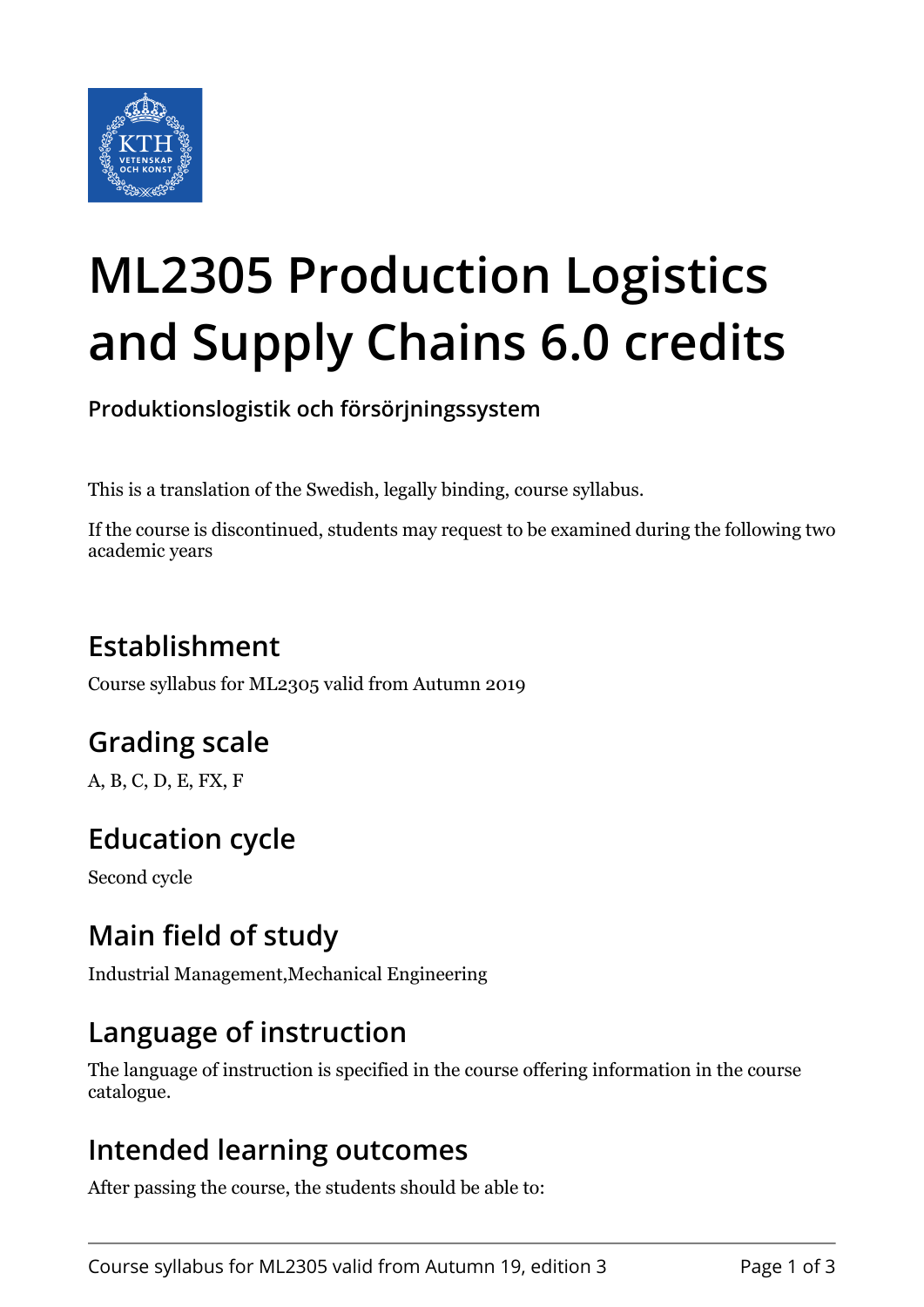- Define production logistics and supply chain management and categorise the different elements in a supply chain by applying an established framework.
- Describe, analyse and compare different transport systems and warehouse logistics systems, their components and underlying technologies for internal and external material flows.
- Explain how and under which requirements an increased digitisation and various IT systems can facilitate a transparent and seamless information flow in production logistics or in a supply chain.
- Identify and analyse interplay and information sharing in different parts of the production logistics, between different units in an organisation and between companies in a supply chain for physical products.
- Analyse the needs of a producing company, regarding its internal and external logistics systems from environmental, social and economical perspectives and set together possible solution proposals.

#### **Course contents**

The aim of the course is that the student should obtain understanding of and tools for supply chain management in technology intensive sectors, but also that they should realise how these theories and tools can be applied in service producing supply chains. Further, students should obtain advanced knowledge of how technical solutions can improve material and information flows in internal productions logistics, transport and storage systems, as well as in SCM (including intermodal transports). The course will also form a basis for critical analysis of ethical, safety and integrity challenges in layers and transport systems as well as interaction between man and automated equipment.

## **Specific prerequisites**

Completed course ML1503 Industrial system II, 6 credits, or the equivalent.

Completed course Bachelor thesis, 15 credits or the equivalent.

## **Examination**

- PRO1 Project work, 3.0 credits, grading scale: A, B, C, D, E, FX, F
- TEN1 Written exam, 3.0 credits, grading scale: A, B, C, D, E, FX, F

Based on recommendation from KTH's coordinator for disabilities, the examiner will decide how to adapt an examination for students with documented disability.

The examiner may apply another examination format when re-examining individual students.

The examiner decides, in consultation with KTH's coordinator for disabilities (Funka), about possible adapted examination for students with documented, permanent disabilities. The examiner may permit other examination format for re-examination of individual students.